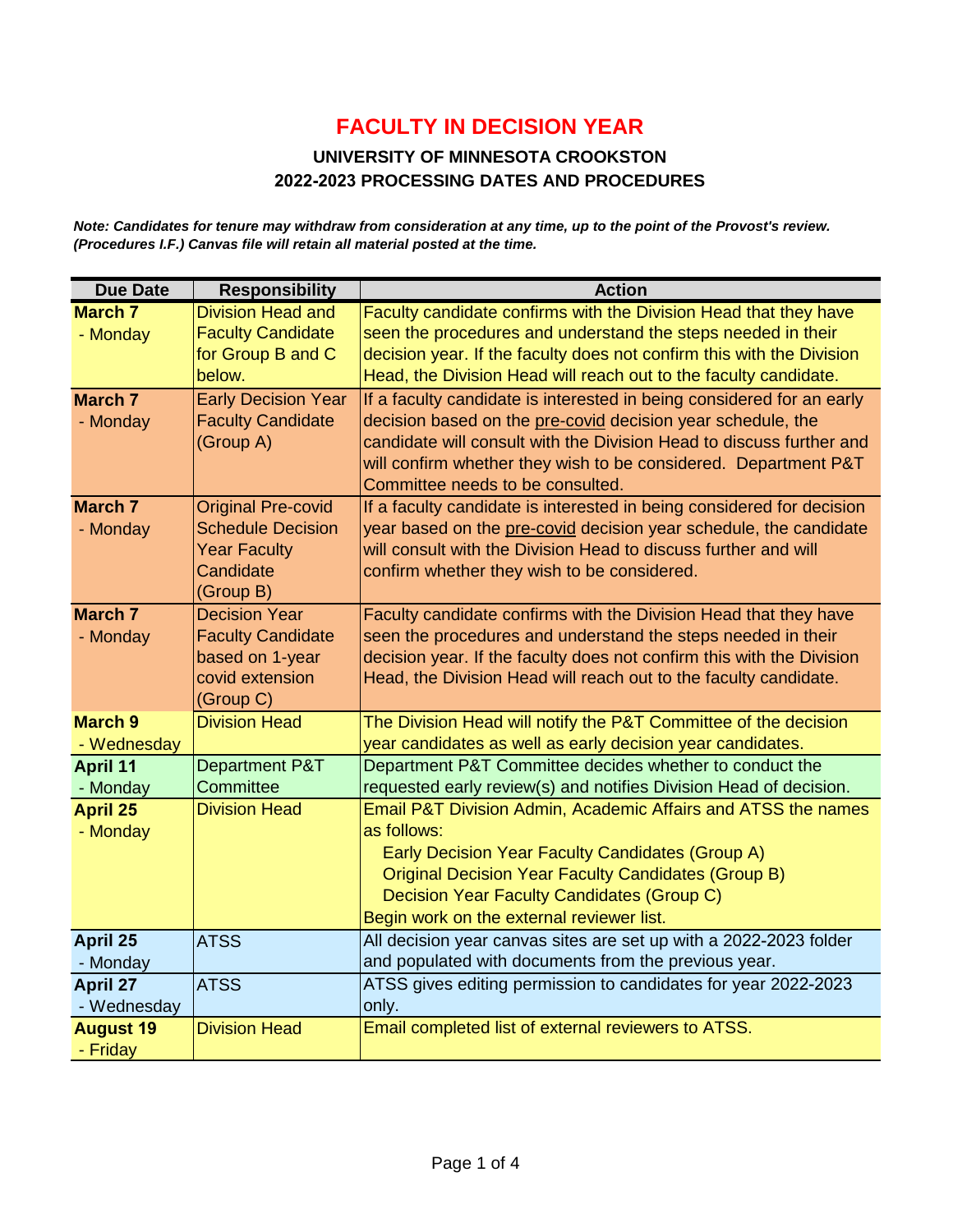#### **UNIVERSITY OF MINNESOTA CROOKSTON 2022-2023 PROCESSING DATES AND PROCEDURES**

| <b>August 26</b>       | <b>Faculty Candidate,</b> | 2022-2023 canvas site for candidates must be complete with all                                                                  |
|------------------------|---------------------------|---------------------------------------------------------------------------------------------------------------------------------|
| - Friday               | <b>Division Head</b>      | documents. Document files within the faculty canvas file must be                                                                |
|                        |                           | prepared per the "Guide preparing P&T portfolios" document. The<br>Division Head can provide you with a copy of this guide. Any |
|                        |                           | additional documents candidate wants added after this date must                                                                 |
|                        |                           | be submitted to Division Head.                                                                                                  |
| <b>August 26</b>       | <b>ATSS</b>               | Candidate access is changed to view only.                                                                                       |
| - Friday               |                           |                                                                                                                                 |
| 12:01 pm               |                           |                                                                                                                                 |
| <b>August 30</b>       | <b>ATSS</b>               | Provide link to canvas site (and google folders) to the Division                                                                |
| - Tuesday              |                           | Head for forwarding to external reviewers.                                                                                      |
| <b>August 30</b>       | <b>Division Head</b>      | Send email to external reviewers with link to the dossier that is                                                               |
| - Tuesday              |                           | provided by ATSS.                                                                                                               |
| <b>September 5</b>     | <b>Division Head</b>      | Send ATSS the Department P&T Committee list and outline which                                                                   |
| - Monday               |                           | faculty Canvas site(s) they should be able to access.                                                                           |
| October 28             | <b>Division Head</b>      | Send the external reviews to ATSS for uploading to Canvas site.                                                                 |
| - Friday<br>October 28 | <b>ATSS</b>               | External reviews uploaded to Canvas. Viewing Access given to                                                                    |
| - Friday               |                           | Department P&T Committee members for all years along with                                                                       |
|                        |                           | instructions on how to access each site.                                                                                        |
| October 28             | <b>Department P&amp;T</b> | Begin review of faculty receiving early consideration and decision-                                                             |
| - Friday               | Committee                 | year faculty.                                                                                                                   |
| <b>November 23</b>     | <b>Department P&amp;T</b> | Department P&T Committee appraisal/votes is completed for all                                                                   |
| - Wednesday            | Committee                 | candidates using the department template and sent to Division                                                                   |
|                        |                           | Head.                                                                                                                           |
| <b>November 29</b>     | <b>Division Head</b>      | Deadline to hold individual meetings with candidates to share the                                                               |
| - Tuesday              |                           | Department P&T Committee appraisal/vote review.                                                                                 |
| <b>December 5</b>      | <b>Faculty Candidate</b>  | Candidate response (if any) on Department P&T Committee<br>appraisal/vote due to Division Head.                                 |
| - Monday<br>11:59 pm   |                           |                                                                                                                                 |
| December 6             | <b>Division Head</b>      | Send Department P&T Committee appraisal/vote of decision-year                                                                   |
| - Tuesday              |                           | faculty to P&T Division Admin for uploading into Canvas. Also,                                                                  |
|                        |                           | forward any candidate responses received to P&T Division Admin                                                                  |
|                        |                           | and Academic Affairs. Begin Division Head review of decision year                                                               |
|                        |                           | faculty.                                                                                                                        |
| December 6             | <b>ATSS</b>               | Uploads Department P&T Committee appraisal/votes review along                                                                   |
| - Tuesday              |                           | with candidate responses (if any) for decision year faculty. Remove                                                             |
|                        |                           | Department P&T Committee viewing access.                                                                                        |
| December 6             | Campus P&T                | Notify ATSS of Campus P&T Committee members.                                                                                    |
| - Tuesday              | <b>Committee Chair</b>    |                                                                                                                                 |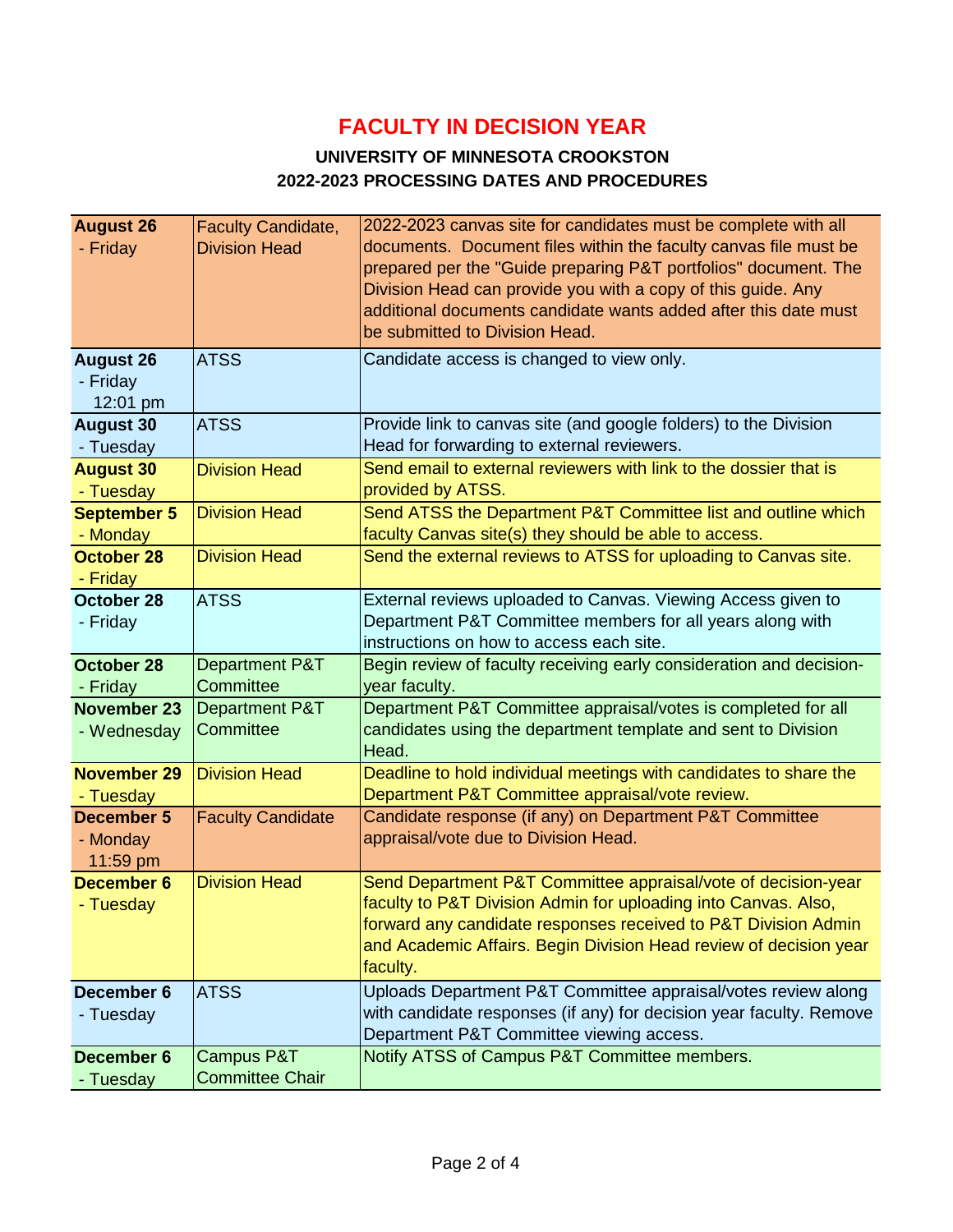#### **UNIVERSITY OF MINNESOTA CROOKSTON 2022-2023 PROCESSING DATES AND PROCEDURES**

| <b>December 9</b>     | <b>Division Head</b>     | Division Head's independent recommendations for the following                                                |
|-----------------------|--------------------------|--------------------------------------------------------------------------------------------------------------|
| - Friday              |                          | sent to Academic Affairs and ATSS:                                                                           |
|                       |                          | tenure-track faculty in their decision year                                                                  |
|                       |                          | tenure-track faculty receiving early P&T consideration                                                       |
| December 9            | <b>ATSS</b>              | Upload Division Head's independent recommendation.                                                           |
| - Friday              |                          |                                                                                                              |
| <b>December 14</b>    | <b>Faculty Candidate</b> | Candidate response due (if any) on Division Head recommendation                                              |
| - Wednesday           |                          | due to Division Head.                                                                                        |
| 11:59 pm              |                          |                                                                                                              |
| December 15           | <b>Division Head</b>     | Forward candidate responses (if any) to ATSS for uploading                                                   |
| - Thursday            |                          |                                                                                                              |
| December 15           | <b>ATSS</b>              | Upload candidate responses (if any). Access (to view all files for all                                       |
| - Thursday            |                          | years) given to Campus P&T Committee only. Send instructions on                                              |
| 11:59 am              |                          | how to access files sent to Campus P&T Committee members.                                                    |
| December 15           | <b>Campus P&amp;T</b>    | Campus P&T Review Committee review of the following begins:                                                  |
| - Thursday            | Committee                | tenure-track faculty in their original or extended decision year                                             |
|                       |                          | tenure-track faculty receiving early P&T consideration                                                       |
| <b>January 5</b>      | <b>Campus P&amp;T</b>    | Campus P&T Review Committee appraisal/votes review is sent                                                   |
| - Thursday            | <b>Committee Chair</b>   | electronically (using template) to Academic Affairs and Division                                             |
|                       |                          | Head on the following:                                                                                       |
|                       |                          | tenure-track faculty in their decision year                                                                  |
|                       |                          | tenure-track faculty receiving early P&T consideration                                                       |
| <b>January 5</b>      | <b>Division Head</b>     | Sent Campus P&T Review committee appraisal/votes review to                                                   |
| - Thursday            |                          | faculty member and ATSS for uploading.                                                                       |
| <b>January 5</b>      | <b>ATSS</b>              | Upload Campus P&T Committee appraisal/votes review to<br>Canvas. Remove Campus P&T Committee viewing access. |
| - Thursday            |                          | Candidate response due (if any) on Campus P&T Committee                                                      |
| <b>January 10</b>     | <b>Faculty Candidate</b> | appraisal/vote and sent to Division Head and ATSS for uploading.                                             |
| - Tuesday<br>11:59 pm |                          |                                                                                                              |
| <b>January 11</b>     | <b>ATSS</b>              | Upload candidate response (if any) to Campus P&T Committee                                                   |
| - Wednesday           |                          | appraisal/votes review to Canvas. Add Vice Chancellor's viewing                                              |
|                       |                          | access.                                                                                                      |
|                       |                          | Vice Chancellor review week for:                                                                             |
| <b>January 11</b>     |                          | tenure-track faculty in their decision year                                                                  |
| to                    | <b>Vice Chancellor</b>   | tenure-track faculty receiving early P&T consideration                                                       |
| <b>January 16</b>     |                          | Recommendation letter sent to ATSS for uploading and to Faculty                                              |
|                       |                          | Candidate on Jan. 16                                                                                         |
| <b>January 18</b>     | <b>Faculty Candidate</b> | Candidate response (if any) on Vice Chancellor review due to                                                 |
| - Wednesday           |                          | Academic Affairs.                                                                                            |
| 11:59 pm              |                          |                                                                                                              |